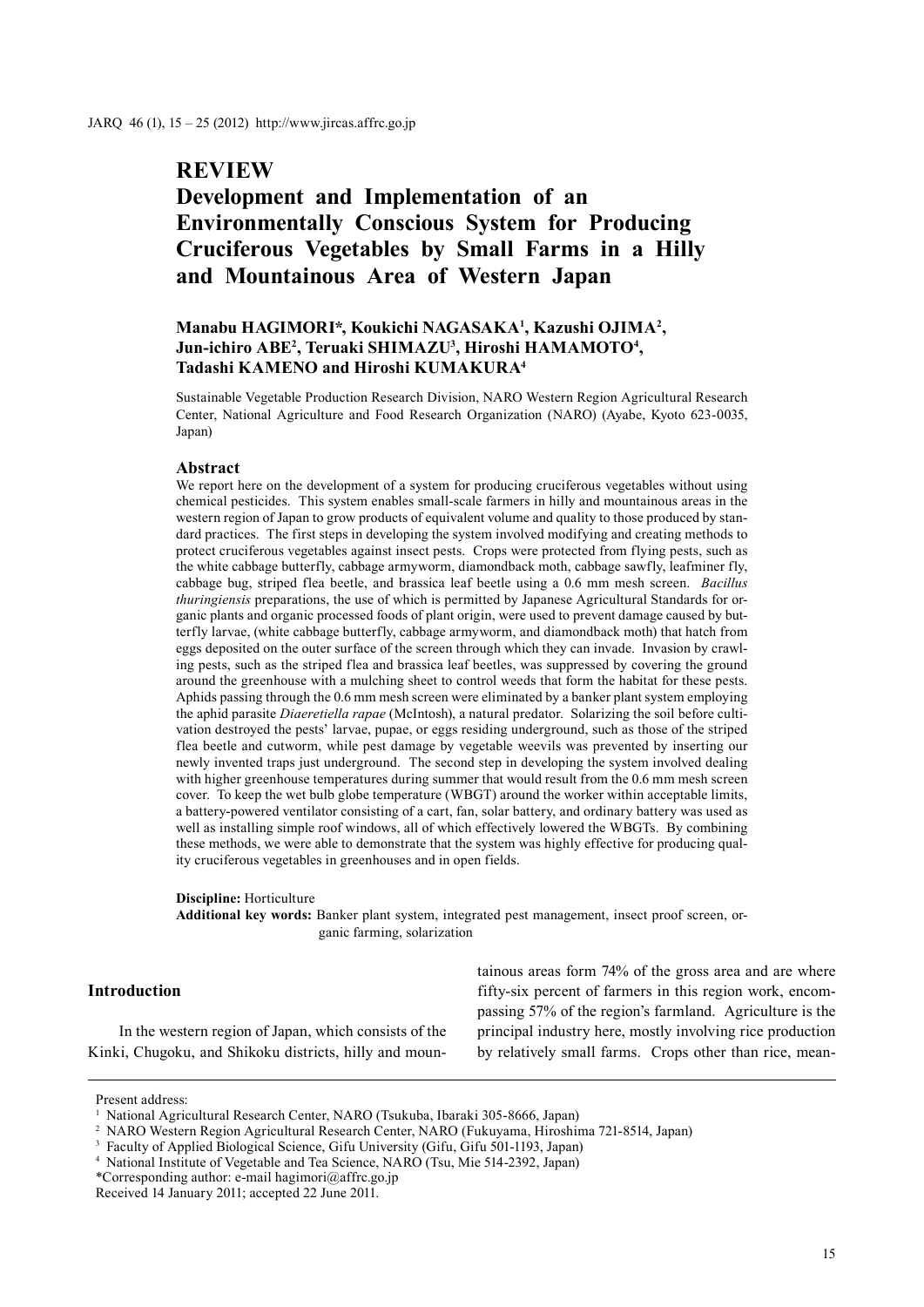while, are cultivated in rice fields because of the government's policy directing that rice production must alternate with other crops, including vegetables.

Many of the vegetables raised by small farmers are sold at farmers' markets, which have recently proliferated throughout Japan. Customers prefer vegetables from farmers' markets to those of supermarkets, because of their price, freshness, and perceived safety, while customers' ability to identify the producer is also key. Generally, customers prefer products treated minimally, or not at all, with pesticides, hence minimizing or eliminating their use is an important economic consideration for farmers.

However, farmers have been reluctant to reduce the use of pesticides because of their efficacy. We therefore attempted to establish a system for the profitable production of vegetables in suitable quantities, of the quality expected by customers, and without using chemical pesticides. We initially surveyed the types of vegetables grown and their associated insect pests in Miyama town (at present, Miyama, Nantan city) in Kyoto Prefecture, which is a typically hilly and mountainous area. Vegetables most frequently grown there included the following: cruciferous vegetables such as cabbage, Chinese cabbage, Japanese radish, turnips, komatsuna (spinach mustard), and broccoli. Solanaceous vegetables such as to-





Two plastic boxes were positioned adjacent and a 7-cm diameter pot containing 6–8 komatsuna plants was placed into one of the boxes, and 50 to 150 insect pests into the other. Rectangular cutouts ( $20 \times$ 10 cm) were made in the adjoining sides of each box, the openings of which were covered with insect-proof screens with mesh of 0.4, 0.6, 0.8, 1.0, or 2 mm. The boxes were closed and left for 24 h at 22–25ºC, at which time we counted the number of insects in the box with the komatsuna plants.

- $\overline{\Box}$ : striped flea beetle,
- $\overline{\Theta}$ : garden pea leafminer,
- : diamondback moth,
- $\overrightarrow{a}$ : brassica leaf beetle,  $\overrightarrow{ }$ : cabbage sawfly

matoes, eggplant, and sweet pepper were grown less frequently. Cruciferous vegetables are often found to be infested by a variety of insect pests, hence we focused on their elimination from open fields and greenhouses. Among the significant cruciferous vegetable pests that we targeted were the striped flea beetle, *Phyllotreta striolata* (Fabricius); brassica leaf beetle, *Phaedon brassicae* Baly; cabbage bug, *Eurydema rugosa* Motschulsky; leafminer fly, *Agromyzidae* sp; cabbage sawfly, *Athalia rosae ruficornis* Jakovlev; white cabbage butterfly, *Pieris rapae crucivora* Boisduval; cabbage armyworm, *Mamestra brassicae* (Linnaeus); diamondback moth, *Plutella xylostella* (Linnaeus); cutworm, *Agrotis segetum* (Denis et Schiffermüller); turnip aphid, *Lipaphis erysimi*  (Kaltenbach); green peach aphid, *Myzus persicae* (Sulzer); and vegetable weevil, *Listroderes costirostris*  Schoenherr.

#### **Insect proof screens**

The most effective way to prevent insects from entering a greenhouse is to cover all openings with insect proof screens, which also protects field crops growing in tunnels. However, choosing screens with optimum mesh size for cruciferous vegetables was a challenge. We investigated the abilities of relatively small but important crucifer pests, specifically adult striped flea beetles, garden pea leafminers, diamondback moths, brassica leaf beetles, cabbage sawflies, and aphids, to pass through 0.4 mm to 2 mm mesh screens $8,10$ . All passed through the 2.0 mm mesh screen, while the 1 mm mesh blocked only brassica leaf beetles, cabbage sawflies, and foxglove aphids. The 0.8 mm mesh screen blocked these and the



**Fig. 2. Ability of alate adult aphids to pass through mesh screens**

The procedures were the same as those described in the legend for Fig. 1.  $\rightarrow \rightarrow \rightarrow$ : cotton aphid,  $\rightarrow \rightarrow \rightarrow$ : green peach aphid, : turnip aphid,  $\rightarrow$ : cabbage aphid,  $\triangle$ : foxglove aphid.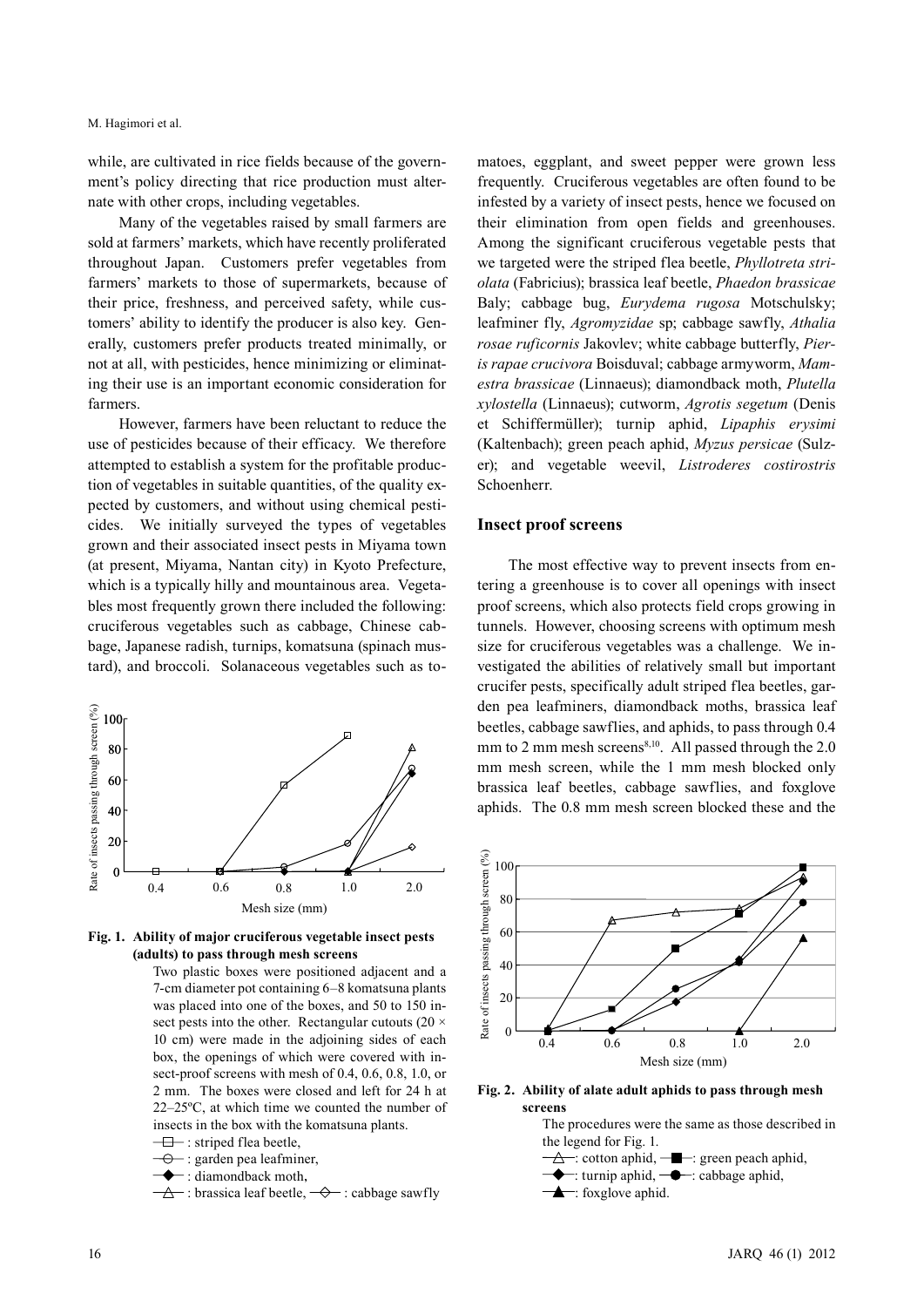Environmentally Conscious Production of Cruciferous Vegetables

diamondback moth, but not others. The 0.6 mm mesh screen blocked garden pea leafminers and striped flea beetles, but not cotton aphids, green peach aphids and, to a very low but significant extent, turnip aphids and cabbage aphids (Figs. 1, 2). Although the 0.4 mm mesh screen blocked the passage of all these insects, we chose the 0.6 mm mesh screen because it proved the most suitable for growing cruciferous vegetables, provided better ventilation, and was far more affordable than the 0.4 mm mesh screen. In contrast, we had to deal with aphids using a biological approach discussed later. Tiny larvae,





A 1.5-m wide section of ground around the greenhouse's perimeter was covered with mulching sheets to control weed growth at the end of 2002.

others,  $\Box$ : leafminer flies, cabbage sawflies,

: white cabbage, butterflies,

: vegetable weevils, striped flea beetles, brassica leaf beetles

such as those of the white cabbage butterfly, cabbage armyworm, and diamondback moth hatched from eggs deposited on the outer surface of the screen and could not be prevented from passing through even the 0.4 mm mesh screen. Spraying *Bacillus thuringiensis* preparations (BT insecticides) prevented damage by these pests. Note that the Japanese Agricultural Standards for organic plants and organic processed foods of plant origin permit the use of BT insecticide.

# **Mulching sheets for weed control**

The three important coleopteran pests, namely the striped flea beetle, brassica leaf beetle and vegetable weevil, invade greenhouses through narrow openings between the plastic film surrounding the house and the ground, meaning even a 0.6 mm mesh screen was ineffective in preventing their penetration. However, their range is relatively short, and they inhabit grassy places, invading greenhouse in which vegetables are grown. Mowing reduces insect numbers, but is laborious and time-consuming. Instead, we found that covering the ground around the house with 1.5 m of wide mulching sheets for weed control could control weeds and significantly reduced damage from striped flea and brassica leaf beetles, although not that due to vegetable weevils  $(Fig. 3)^9$ .

## **Trap for vegetable weevils**

Mulching sheets for weed control failed to reduce weevil damage, since these insects reside underground. Therefore, we constructed a simple trap consisting of a vinyl chloride pipe (φ40–55 mm), into which a lengthwise 15 mm-wide cut was introduced. After capping the pipe at both ends (Fig. 4) it was placed just underground



**Fig. 4. Vegetable weevil traps**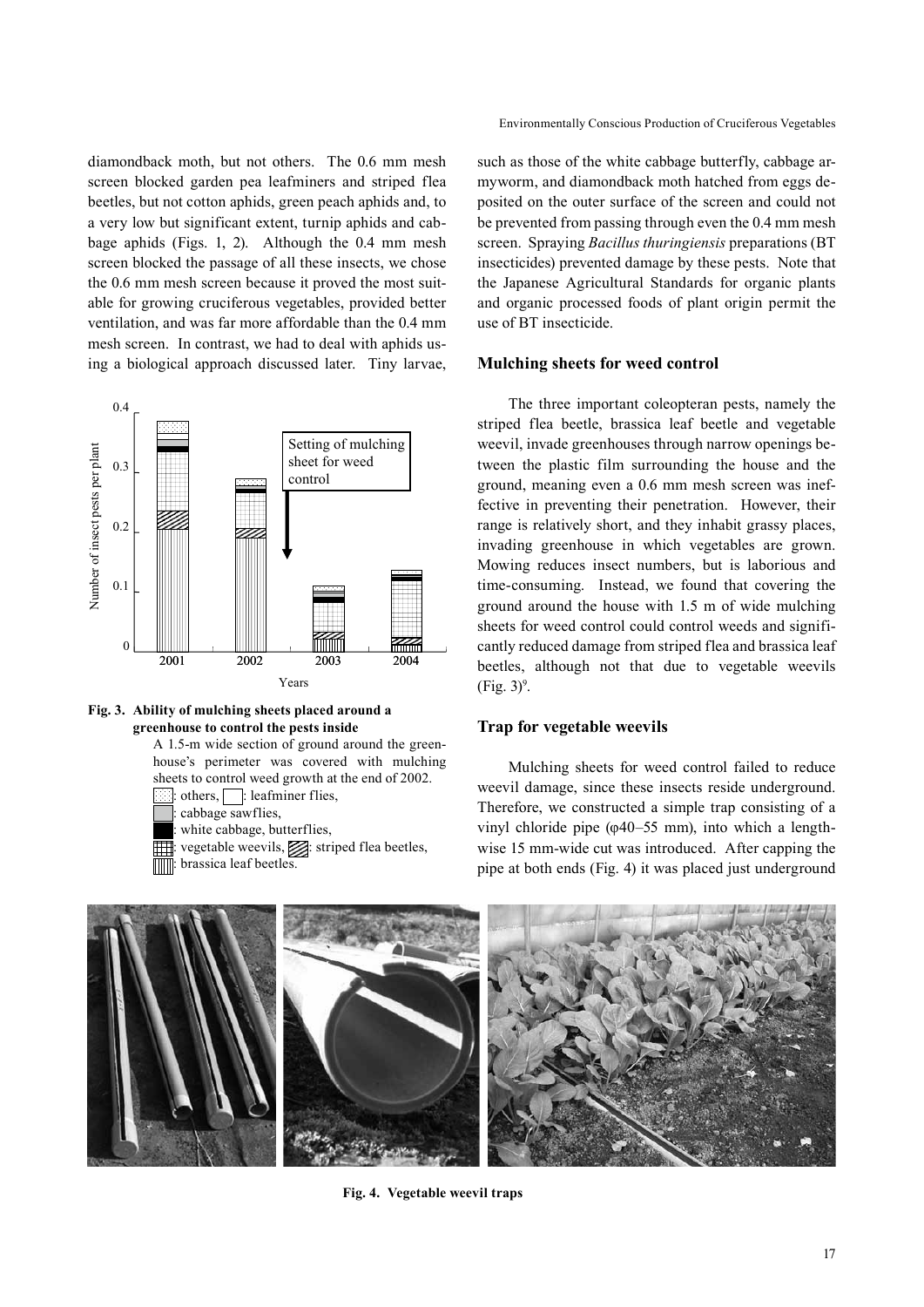so that the cutout was exposed on the surface (Fig. 4). If a vegetable weevil crawling on the ground surface drops into the trap, it cannot escape. This trap effectively reduced this pest's ability to damage crops. (Fig. 5).

## **Banker plant system for aphid pests**

Invasion of aphid pests could not be completely prevented by using the 0.6 mm mesh screen. To suppress their infestation, a banker plant system for cruciferous vegetables was developed, which maintained a colony of a particular natural enemy in the greenhouse during crop cultivation<sup>20</sup>. It consisted of banker plants infested with alternative hosts, which infested the banker plant but not the crop, and the natural enemy that fed on both the target pests and the alternative hosts. The main aphid pests of cruciferous vegetables are the turnip aphid, cabbage aphid, and green peach aphid. We employed *Diaeretiella rapae* (McIntosh), the natural enemy of these aphids. Corn leaf aphids (*Rhopalosiphum maidis* (Fitch)) and barley (*Hordeum vulgare* L.) were respectively adopted as alternative hosts and the banker plants. Meanwhile, several barley plants were grown in a planter and infested with corn leaf aphids before introducing the natural enemy. A set of four such planters per  $1000 \text{ m}^2$  effectively suppressed aphid damage to a komatsuna grown without pesticides (Fig. 6).

## **Soil Solarization**

Insect pests such as the cabbage sawfly, striped flea beetle, brassica leaf beetle, vegetable weevil, cutworm and cabbage armyworms, spend part of their life cycles underground as eggs, larvae, or pupae, and some larvae infest crop roots. Moreover, there are usually many seeds of weeds underground, while weeds on their own hamper crop cultivation. Soil solarization can effectively eradicate insect pests and weeds in the soil<sup>4</sup>. In Japan, the hottest period with the most abundant sunshine is from just after the rainy season in late July to mid-August. To solarize the soil after appropriate fertilization, the field is furrowed and the ridges watered. The ridges are then covered with transparent plastic film, such as mulching and covering films, fixed securely in place and left undisturbed. The film is subsequently removed after about 1 month, just before sowing or planting seedlings. Figure 7 shows the temperature changes at three depths (10, 20 and 30 cm) from August 4 to September 3 in our field in Ayabe. The highest daily temperature exceeded 70ºC at the surface, and 50 and 45ºC, respectively, at depths of 10 and 20 cm.

Soil solarization has been considered effective in preventing soil-borne diseases<sup>3,13,15</sup>. Various soil-borne pathogens reside at varying depths. For example, the clubroot pathogen, *Plasmodiophora brassicae*, resides mainly above depths of 20 cm, while *Erwinia carotovo-*





Vertical lines indicate standard errors. The densities of adults and larvae of vegetable weevils were determined twice a month from December 2004 to April 2005. The difference between the treatments was significant at  $P = 0.01$  by t-test.



**Fig. 6. Effect of a greenhouse banker plant system on aphid densities on komatsuna plants cultured without pesticides**

The banker plant system employed *Diaeretiella rapae* as the natural enemy, corn leaf aphids as the alternative host, and barley (*Hordeum vulgare* L.) as the banker plant. The horizontal arrow indicates the time intervals during which the systems were used in greenhouses 3 and 4.

- $\rightarrow$ : House 1,  $\rightarrow$ : House 2,
- $\overline{\Delta}$  : House 3,  $\overline{\rightarrow}$  : House 4.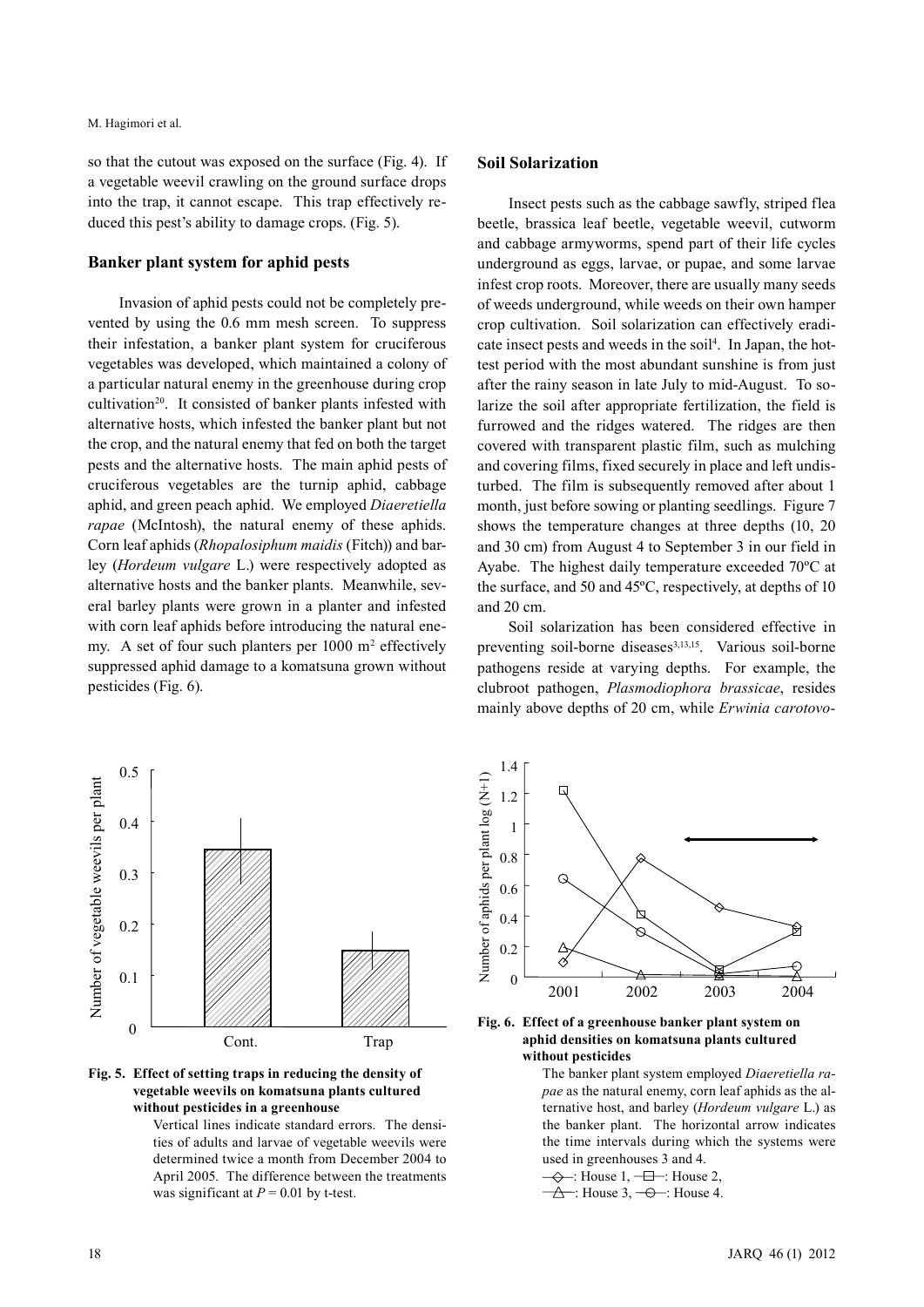Environmentally Conscious Production of Cruciferous Vegetables

*ra*, the etiological agent of soft rot, is found below 30 cm<sup>7</sup>. Shimizu et al<sup>16</sup> reported that more than 230 hours at  $40^{\circ}$ C was required to kill *P. brassicae*. In our 2004 experiment (Fig. 7), soil temperatures exceeding 40ºC lasted 305 and 157 h in total at depths of 10 and 20 cm, respectively. This result suggests *P. brassicae* ground infestation would not have been eradicated.

# **Moderating temperatures in greenhouses during summer**

In greenhouses with all openings covered by 0.6 mm mesh screens, temperatures become very high during the





Solarization was started on 4 August and ended on 3 September, 2004.

 $---: Surface, - \rightarrow : 10cm deep,$  $\rightarrow$ :20cm,  $\rightarrow$ :30cm.

day in summer due to restricted ventilation. ISO 7243 states that workers' health is endangered when working in structures in which the wet bulb globe temperature (WBGT) exceeds  $32.5^{\circ}C^{14}$ . Figure 8 shows changes in the WBGT in greenhouses with and without 0.6 mm mesh screens during a hot summer. The WBGT in a screened greenhouse exceeded 32.5ºC from 8 a.m. to 4 p.m., and was approximately 3–7ºC higher than that in an unscreened greenhouse during the same time17. We





WBGT was measured at a point 1.6 m high in the center of the greenhouse on 23 August, 2003. Maximum wind velocity was 2.8 m s<sup>-1</sup>.



#### **Fig. 9. Roof windows for lowering WBGT values** Five roof windows 0.5-m wide and 2-m long were attached to a 110-m<sup>2</sup> greenhouse. The ratio of total roof window area to floor area of the house was 0.045.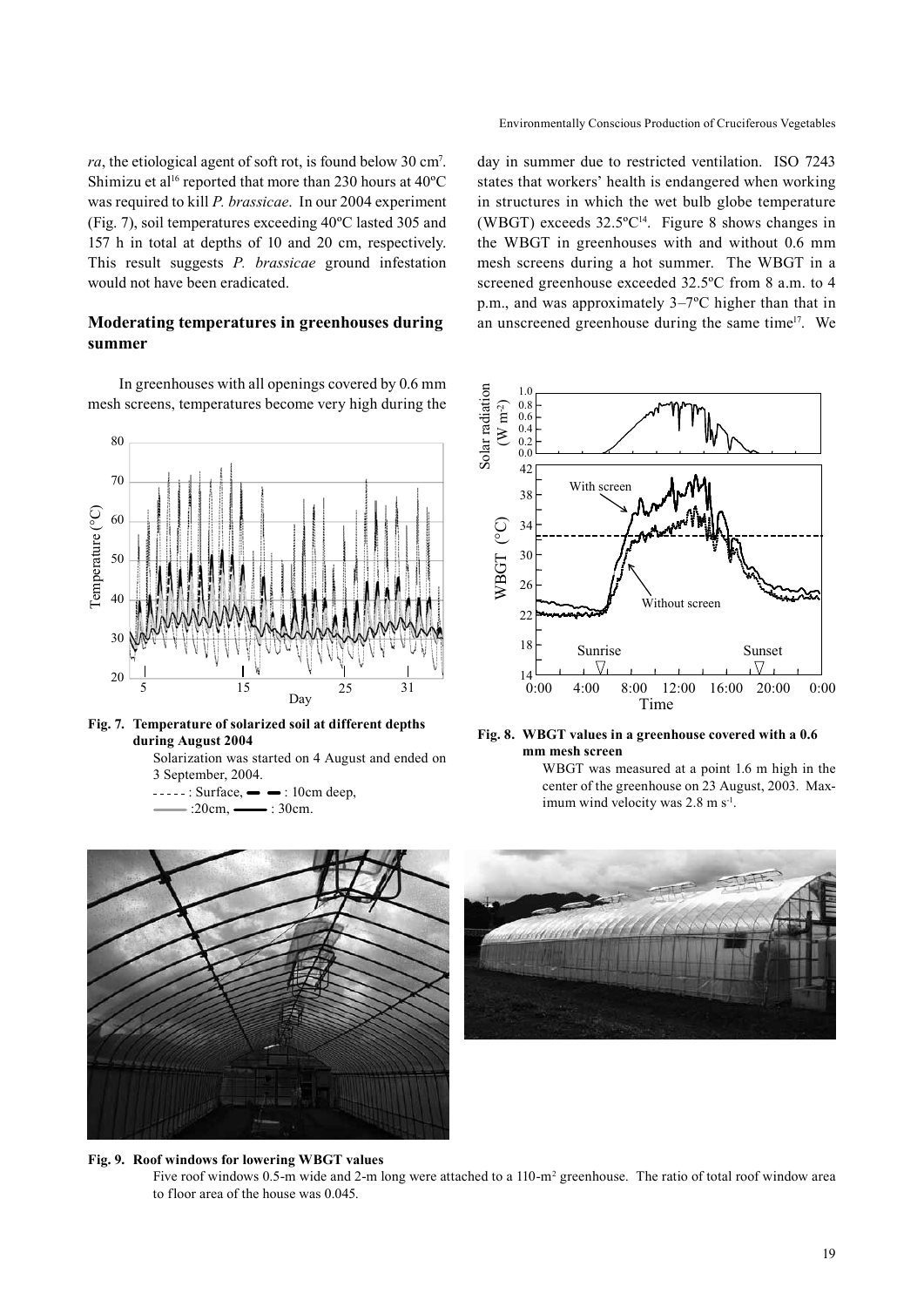M. Hagimori et al.



**Fig. 10. Solar-powered forced airflow system**



**Fig. 11. Effects on WBGT of forced ventilation and roof windows installed in a greenhouse**

A measurement was taken on August 26, 2004. Solar radiation values are mean measurements taken over 30-min intervals.

#### **Table 1. Business analysis of komatsuna production in organic farming by the production system of cruciferous vegetables for greenhouse cultivation**

|                      | Marketable<br>yield $(kg)^{1}$ | Sales<br>$(ven)^{1}$ | Operating<br>$costs$ (yen) <sup>1)</sup> | Income<br>$($ ven $)^{1)}$ | Total labor<br>time $(h)$ <sup>1)</sup> | Income per<br>work hour <sup>1)</sup> |
|----------------------|--------------------------------|----------------------|------------------------------------------|----------------------------|-----------------------------------------|---------------------------------------|
| System <sup>2</sup>  | 851                            | 468.058              | 179.035                                  | 289,023                    | 190                                     | 1,521                                 |
| Control <sup>3</sup> | 447                            | 245.810              | 114.300                                  | 131.510                    | 225                                     | 585                                   |

<sup>1)</sup> These figures are for 1 cropping per 10 a.

2) Production by the established system.

<sup>3)</sup> Production by the farmer's usual practice.

decreased the WBGT by installing roof windows (Fig. 9) to promote natural ventilation. We also developed a battery-powered ventilator (Fig. 10) consisting of a cart, fan, and solar cell plus an ordinary battery<sup>18</sup>. This system, combined with the roof windows, lowered the WBGT by approximately  $5^{\circ}$ C on warm days (Fig. 11)<sup>19</sup>.

#### **Greenhouse cultivation system**

We combined all the above measures to produce cruciferous vegetables in a greenhouse and engaged a farmer who had been producing komatsuna year-round by organic (pesticide-free) farming in a greenhouse. As a control, komatsuna plants untreated with pesticides were cultivated in the farmer's other greenhouses with their openings covered by 1 mm mesh insect proof screens. Other cultivation conditions such as fertilization were the same in all the houses and in line with the farmer's usual practice.

We compared the yields of marketable products, sales, operating costs, income, total labor hours, and income per work-hour with that of the farmer's usual practice (Table 1). The marketable yields and sales of komatsuna produced by our system were 1.9-fold higher than that of the farmer's usual practice. Although the operating cost of our system was 1.57-fold higher, it yielded 2.2 fold more income than the farmer's practice. Via our system, the farmer's time for harvest and preparation was extended due to increased marketable yields, but time was saved by eliminating insect pests and weed control, resulting in an income per work-hour value 2.6-fold greater than that of the farmer's usual practice<sup>12</sup>.

## **Field cultivation system**

We developed a system for the field cultivation of cruciferous vegetables as discussed above by performing soil solarization, installing 0.6 mm mesh insect proof screens, and applying BT insecticides. Ridges were prepared in early summer and solarized until the day of sowing or planting seedlings in late August to early autumn. Just after sowing or planting, the ridges were completely covered so that 0.6 mm mesh insect proof screens, secured by stays, covered the tunnels. For 1.1 m wide ridg-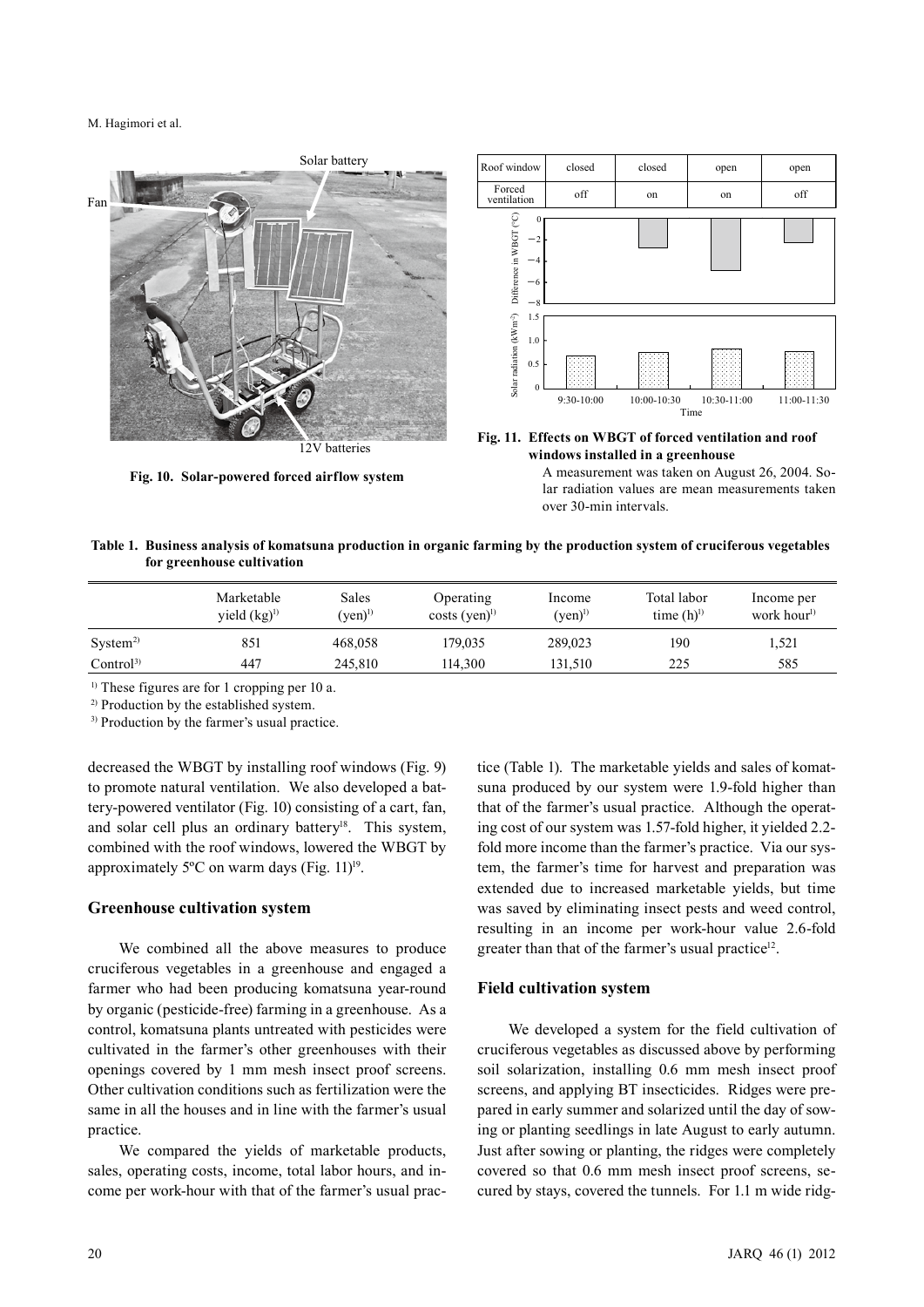

**Fig. 12. Screen-tunnel culture**

es, the use of 2.4 m stays and 2.3 m wide screens proved effective. The hem of the screen had to be buried<sup>5</sup> to eliminate openings between the screen and ground through which insect pests could invade (Fig. 12). If we found damage by butterfly larvae, BT insecticides were applied to the crops through the screen (once a month, or 2 to 3 times per cropping season).

Table 2 shows the results for cultivating cabbage, Chinese cabbage, Japanese radish, and turnips at the Ayabe research station<sup>1</sup>. The conditions for the test and control plots were identical except for the omission of solarization and tunneling for the latter. For both conditions, no chemical fertilizers or pesticides were applied, and only commercial 100% organic fertilizer was used. We tested two commercial varieties of each vegetable. Butterfly larvae severely damaged cabbages and Chinese cabbages in control plots (Fig. 13), and the yields of mar-

| Table 2. Results for trial cultivation of cabbage, Chinese cabbage, Japanese radish, and turnip by the production system |  |  |
|--------------------------------------------------------------------------------------------------------------------------|--|--|
| for open culture                                                                                                         |  |  |

| Cabbage    |                  |                             |                                                      |              | Chinese cabbage                                                       |         |                  |                             |                                                      |              |                                                                |
|------------|------------------|-----------------------------|------------------------------------------------------|--------------|-----------------------------------------------------------------------|---------|------------------|-----------------------------|------------------------------------------------------|--------------|----------------------------------------------------------------|
| Variety    | Treatment Number | of<br>products <sup>1</sup> | Mean<br>the<br>products damage <sup>2)</sup><br>(kg) | Mean<br>pest | Rate of<br>weight of level of marketable<br>products<br>$\frac{1}{2}$ | Variety | Treatment Number | of<br>products <sup>1</sup> | Mean<br>the<br>products damage <sup>2)</sup><br>(kg) | Mean<br>pest | Rate of<br>weight of level of marketable<br>products<br>$(\%)$ |
|            | System           | 46                          | 1.5                                                  | 0.17         | 98                                                                    | Daifuku | System           | 38                          | 37                                                   | 0.50         | 84                                                             |
| Bloodyball | Control          | 38                          | 1.0                                                  | 1.39         | 40                                                                    |         | Control          | 37                          | 2.5                                                  | 1.82         | 14                                                             |
| Kinkei 201 | System           | 47                          | 13                                                   | 0.04         | 96                                                                    | Musou   | System           | 34                          | 4.3                                                  | 0.74         | 85                                                             |
|            | Control          | 41                          | 0.9                                                  | 1.06         | 40                                                                    |         | Control          | 33                          | 3.0                                                  | 1.62         | 32                                                             |

| Japanese radish     |           |                 |              |                               | Turnips                                                                           |            |           |                 |                           |                               |                                                                         |
|---------------------|-----------|-----------------|--------------|-------------------------------|-----------------------------------------------------------------------------------|------------|-----------|-----------------|---------------------------|-------------------------------|-------------------------------------------------------------------------|
| Variety             | Treatment | Yield<br>(kg/a) | Mean<br>(kg) | Pest<br>surface <sup>3)</sup> | Rate of<br>weight of damage marketable<br>products to the crop products<br>$(\%)$ | Variety    | Treatment | Yield<br>(kg/a) | Mean<br>weight of<br>(kg) | Pest<br>surface <sup>3)</sup> | Rate of<br>damage marketable<br>products to the crop products<br>$(\%)$ |
| <b>YR</b><br>Kurama | System    | 714             | 2 O.A        | 0.18                          | 90                                                                                | Swan       | System    | 300             |                           | በ 3                           | 93                                                                      |
|                     | Control   | 536             | 29           | 0.98                          | 50                                                                                |            | Control   | 194             | 245                       | 1.3                           | 42                                                                      |
| Yakusha-<br>yokocho | System    | 660             | -98          | 0.09                          | 88                                                                                |            | System    | 355             | 325                       | 00                            | 96                                                                      |
|                     | .`ontrol  | 426             | 1.00         | 0.83                          | 61                                                                                | Kyousenmal | Control   | 251             | 293                       | 0.8                           | 53                                                                      |

<sup>1)</sup> Total number of harvested products

<sup>2)</sup> Products with no pest damage were assigned a "0." Those with slight damage were assigned "1," and those with heavy damage were assigned "2."

The mean level of pest damage was calculated by dividing the sum of the points of all products by the total number of harvested products.

<sup>3)</sup> Products with unhurt surface were assigned point 0. Those with slightly damaged surfaces were given 1 point and those with severely damaged surfaces were given 2 points.

Pest damage to the crop surface was calculated by dividing the sum of the points of all products by the total number of harvested products.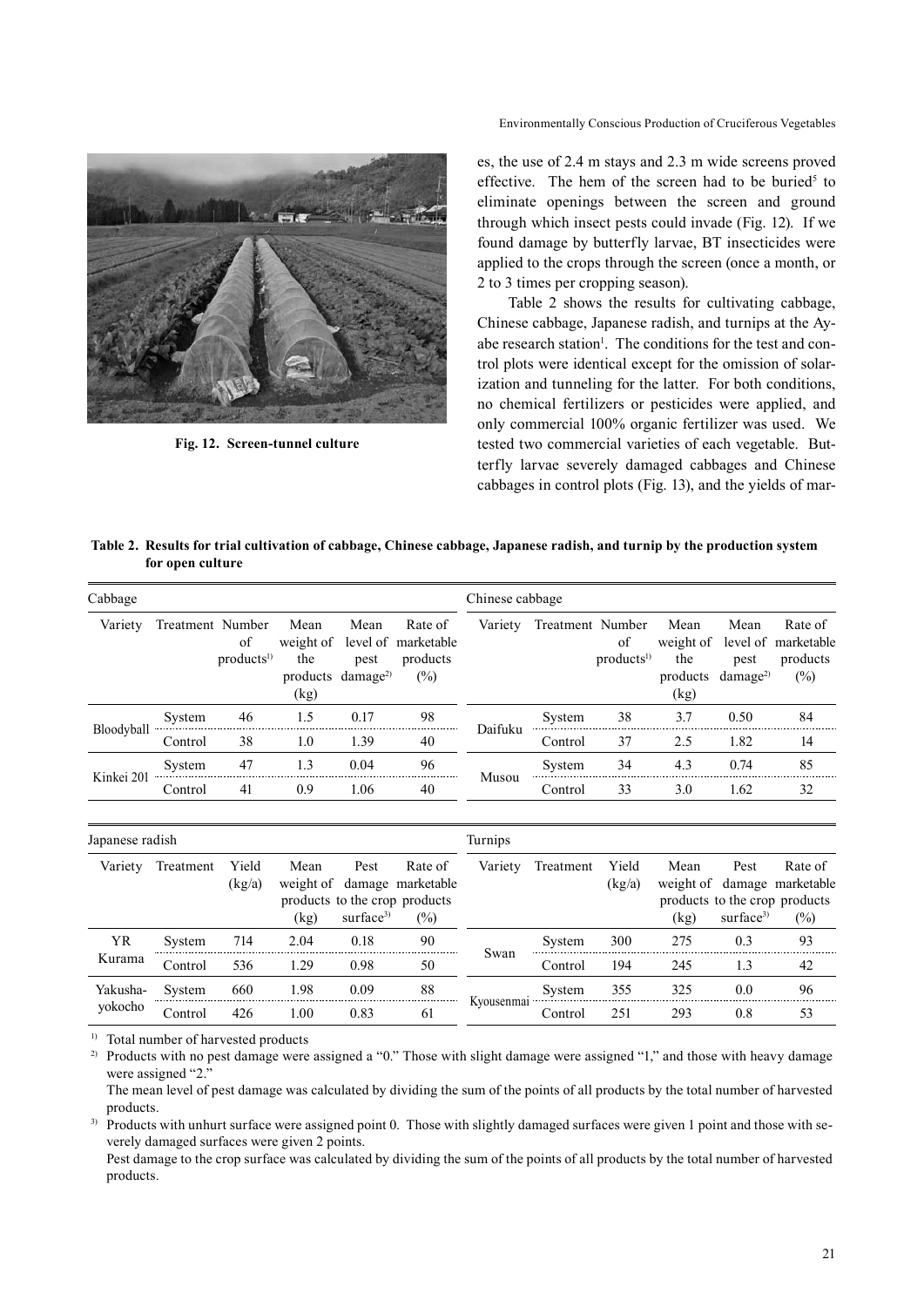

**Fig. 13. Comparison of crops produced by the experimental system relative to the control**



**Fig. 14. Comparison of crops produced by the experimental system relative to the control**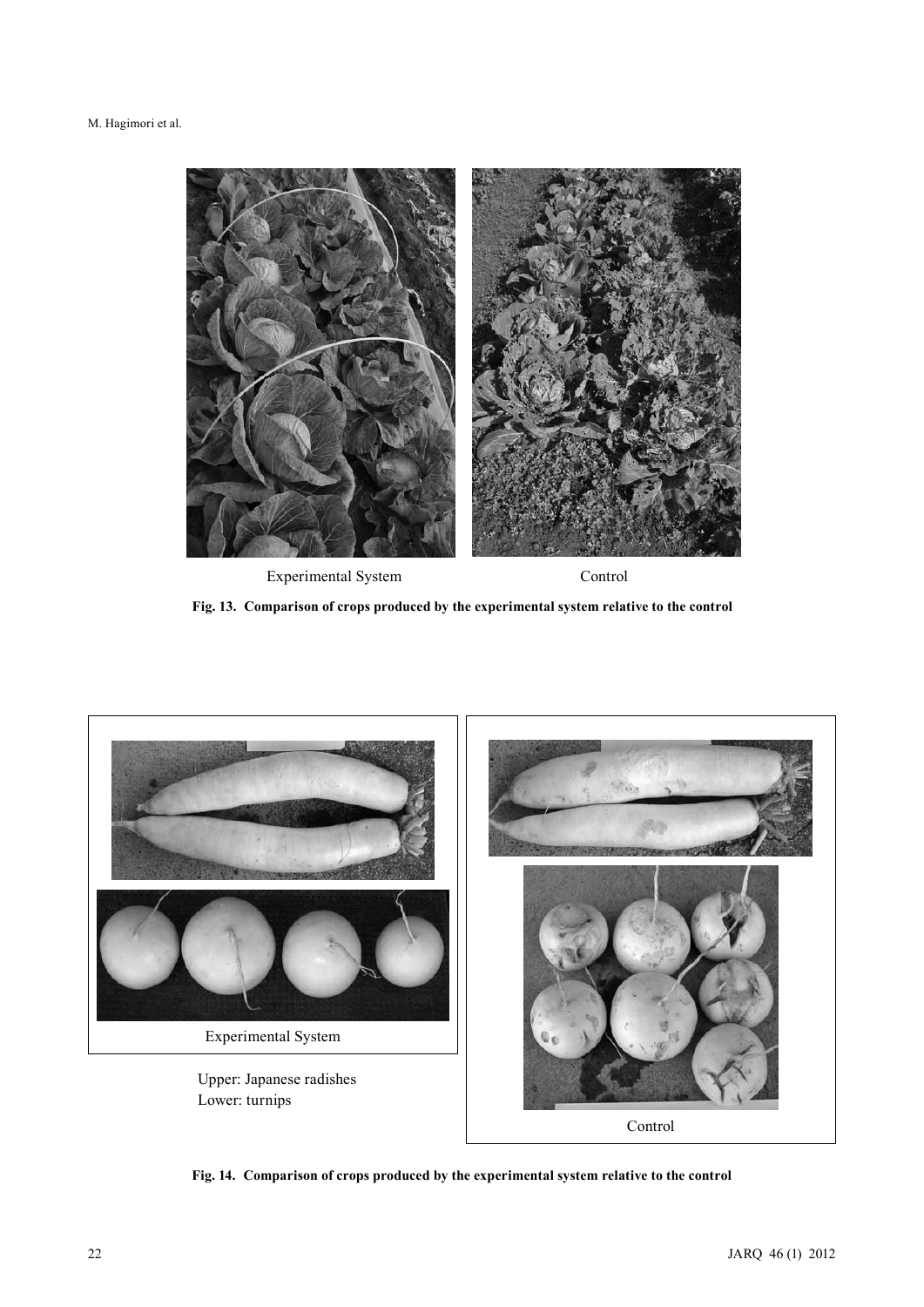| Farmer          | Culture<br>area $(m2)$ | The number<br>planted | The number<br>of seedlings of times of BT<br>treatments | The number<br>of products<br>harvested | The number<br>of products<br>damaged by<br>insect pests | of products sent able products<br>to market | The number Rate of market-<br>$(\%)$ |
|-----------------|------------------------|-----------------------|---------------------------------------------------------|----------------------------------------|---------------------------------------------------------|---------------------------------------------|--------------------------------------|
| No.1            | 25                     | 110                   | 3                                                       | 110                                    |                                                         | 109                                         | 99                                   |
| No. 2           | 97                     | 292                   | $\mathfrak{D}$                                          | 292                                    | 6                                                       | 292                                         | 100                                  |
| No. 3           | 27                     | 100                   |                                                         | 92                                     | 10                                                      | 82                                          | 82                                   |
| No. 4           | 60                     | 141                   | $\mathfrak{D}$                                          | 141                                    | $\Omega$                                                | 141                                         | 100                                  |
| $\rm No. 5^{1}$ | 34                     | 140                   | $\mathcal{D}$                                           | 82                                     | $\Omega$                                                | 82                                          | 59                                   |
| No. $6$         | 22.                    | 85                    | $\mathfrak{D}_{\mathfrak{p}}$                           | 85                                     | $\Omega$                                                | 85                                          | 100                                  |
| No. 7           | 37                     | 70                    | $\mathcal{D}$                                           | 65                                     | 10                                                      | 54                                          | 77                                   |
| No. 8           | 28                     | 97                    |                                                         | 97                                     |                                                         | 97                                          | 100                                  |
| No. 9           | 53                     | 280                   | 2                                                       | 275                                    | 6                                                       | 263                                         | 94                                   |

**Table 3. Experimental cabbage cultivation by individual farmers**

<sup>1)</sup> Bacterial soft-rot infection

ketable products harvested were 40 and 14-32% for cabbage and Chinese cabbage, respectively. In striking contrast, the test plots were not damaged by butterfly larvae. Marketable product yields exceeded 96 and 84% for cabbage and Chinese cabbage, respectively. The mean weights of the marketable products of both cabbage varieties from control plots were below the common level due to butterfly larvae damage, while those in the test plots were up to the level. Similarly, Japanese radish and turnip yields in the control plots were below standard, while those in the test plots were up to standard. Significant portions of both products in the control plots showed severe surface damage and were rendered unmarketable by ground-dwelling insects, likely larvae of the striped flea beetle (Fig. 14). In contrast, we observed little such damage in our system's test plots. Weeding was required in the control, but not the test plots (Fig. 13).

Nine farmers located in Miyama town conducted experimental cabbage cultivation using our system along with 100% organic fertilizer and only BT insecticide as pesticide (Table 3)<sup>2</sup>. Six farmers harvested marketable cabbages of good quality from 94-100% of the seedlings planted. The rates of pest-damaged products did not exceed 2.2%. Two farmers' cultivation (Nos. 3 and 7 in Table 3) rates of marketable products were around 80%. Spraying BT insecticide was delayed, which may have contributed to these lower rates. Farmer No. 5's 59% yield was due to an outbreak of bacterial soft rot. Cabbages had been cultured just before this experiment started, and bacterial soft rot had previously broken out. This fact reveals that the soil solarization performed before

cultivation was not effective enough to disinfect the soil infected with the bacterial soft rot pathogen.

#### **Conclusion and future studies**

This study established methods for controlling almost all significant cruciferous vegetable insect pests. We prevented invasion by adult white cabbage butterflies, cabbage armyworms, diamondback moths, cabbage sawflies, leafminer flies, cabbage bugs, striped flea beetles, and brassica leaf beetles with 0.6 mm mesh insect proof screens. Invasion of striped flea beetles and brassica leaf beetles, which come crawling from weeds around the greenhouses, was prevented by covering the ground with 1.5 m wide mulching sheets to control weed growth around the greenhouse. Specially designed traps prevented weevil infestation, and a banker plant system controlled aphids. Underground-dwelling insect pests and weeds were eradicated by solarization. BT insecticides curbed damage by butterfly larvae, such as those of the white cabbage butterfly, diamondback moths, and the cabbage armyworm, which hatch from eggs deposited on the outer surface of the screen and invade the greenhouses or tunnels. By installing roof windows combined with a battery-powered forced airflow system, we reduced the WBGT during summer in greenhouses covered with 0.6 mm mesh screens.

By combining these methods, we developed a system for profitably producing cruciferous vegetables of high quality and quantity without using chemical pesticides. These systems can be applied to produce most cru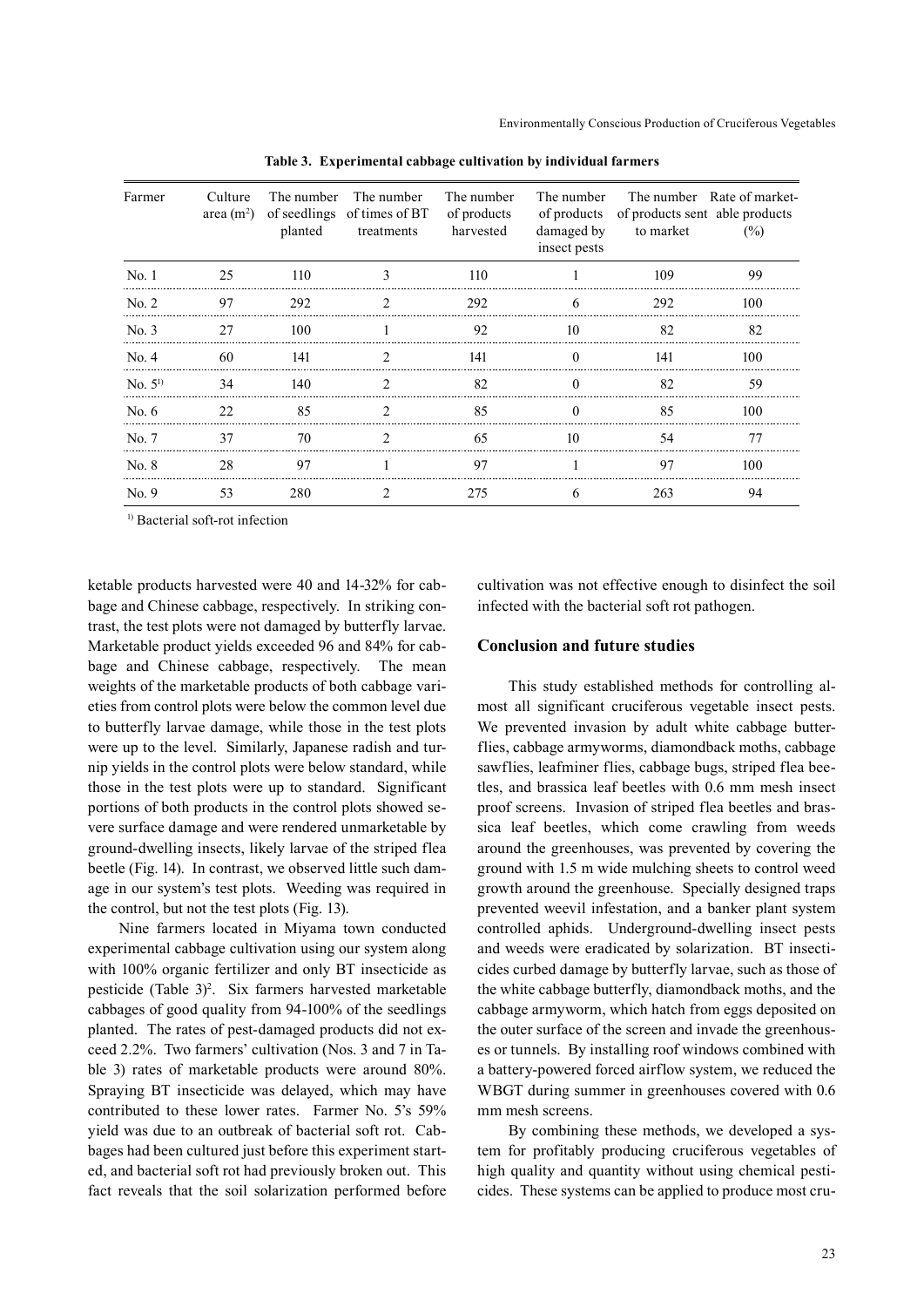ciferous vegetables. Several kinds of 100% organic fertilizer containing known amounts of nitrogen, phosphate, and potassium are commercially available and can be used in our system in compliance with the Japanese Agricultural Standards for organic plants and organic processed foods of plant origin. Another key aspect of this new system is its affordability for small farms.

The insect pests studied here, as well as others, infest cruciferous vegetables grown in many parts of the world, including the highlands of most tropical countries<sup>6</sup>. We believe that our system is capable of eradicating insect pests from farms located in these areas, as well as in the whole of Japan.

The following problems, however, remain to be resolved: 1. *Diaeretiella rapae* and corn leaf aphids, both of which constitute the banker plant system, are not yet commercialized, but are found widely in fields in Japan; 2. Soil solarization is not effective enough to disinfect soil harboring soil-borne pathogens that cause diseases such as clubroot and soft rot. Furthermore, solarization is effective only when performed during summer in temperate zones similar to those in Japan. Soil disinfection techniques using steam<sup>21</sup> or hot water<sup>11</sup> have been developed and practiced to a limited extent. However, these require equipment that is too expensive for most smallscale farmers. Inexpensive soil disinfection techniques that can be performed as needed during the year must be developed to eradicate soil-borne diseases, insect pests and weeds. 3. We require more effective pesticide-free methods to control diseases like downy mildew that are transmitted above ground. At present cultural control such as planting crops at a proper density may be the only approach for this problem. When these problems have been solved, the environmentally conscious and organic production of cruciferous vegetables will likely spread more widely.

#### **Acknowledgments**

We greatly appreciate the contribution by the late Dr. Kazuo Tanaka as the leader for the first three years of this project. We are also grateful to Mr. and Mrs. Minazasa, Mr. and Mrs. Kido, Mr. Tsugio Shimizu, Mr. Kazuo Hirai, Mr. and Mrs. Kaisou and other farmers in Miyama town who cooperated with us and performed the experimental cultivation. We are also grateful to the officials of Miyama town office, especially Mr. Tadakazu Ohzawa, who cooperated with us in organizing farmers who tested our system. Finally, we would like to thank the staff of the Ayabe Research Station for their support.

#### **References**

- 1. Hagimori, M. et al. (2007) Establishment of an open culture organic farming system for Cruciferous vegetables combining solarization of soil, tunnels of an insect proof screen and *Bacillus thuringiensis* formulations, *Bull*. *Natl*. *Agric*. *Res*. *Cent*. *Western Reg*., **6**, 113-123 [In Japanese with English summary].
- 2. Hagimori, M. (2010) Environmentally conscious production system of Cruciferous vegetables which enables farmers to get products equal in amount and quality to customary practice. *Nougyou oyobi engei (Agric. Hortic.)*, **85**, 744-753 [In Japanese].
- 3. Horiuchi, S. (1983) Soil solarization technique for suppressing clubroot disease of Crucifers. *Plant Protection*, **37**, 323-326 [In Japanese].
- 4. Kumakura, H. et al. (2003) Efficacy of physical barrier of cheesecloth tunnel-covering together with solarization for insect pests control on komatsuna and Chinese cabbage. *Bul*. *Natl*. *Agric*. *Res*. *Cent*. *Western Reg*., **2**, 27-39 [In Japanese with English summary].
- 5. Kumakura, H. et al. (2005) Control of pest damage of early-winter cropping Chinese cabbage by insect proof screen tunnel-covering together with solarization. *Bul*. *Natl*. *Agric*. *Res*. *Cent*. *Western Reg*., **4**, 1-14 [In Japanese with English summary].
- 6. Lim, G. S., Sivapragasam, A. & Loke, W. H. (1996) Crucifer insect pest problems: trends, issues and management strategies. Proceedings of the 3<sup>rd</sup> International Workshop on DBM and its Management, 3-16.
- 7. Matsuda, A. (1999) Soil-borne disease and cultivation. *In* Nougyougijutsutaikei, dojousehihen, 5-1, Hata, Nousangyosonbunkakyoukai (Rural Culture Association Japan), Tokyo, 133-137, [In Japanese].
- 8. Nagasaka, K. et al. (2003) Effects of insect proof screens in vegetable production. *Plant Protection*, **57**,169-173. [In Japanese].
- 9. Nagasaka, K. & Abe, J. (2005) Effects of mulching sheet for weed control and the natural enemy banker plant system on insect pest infestation of komatsuna grown without use of pesticides. *Yasaiengeigijutsu*, **7**, 20-21 [In Japanese].
- 10. Nagasaka, K. & Kumakura, H. (2004) A Standard for choice of insect proof screens in terms of their mesh sizes. *Yasaiengeigijutsu*, **31**, 18-22 [In Japanese].
- 11. Nishi, K. (2001) The latest technique for soil disinfection using hot water. *Nougyou oyobi engei* (*Agric*. *Hortic*.), **76**, 485-489 [In Japanese].
- 12. Ojima, K. (2010) Year-round stable production system of komatsuna for pesticide-free culture in rain protecting plastic-film-houses and its effect on farming. *Nougyou oyobi engei* (*Agric*. *Hortic*.), **85**, 754-760 [In Japanese].
- 13. Okayama, T. (1999) Solarization of soil. *In* Nougyougijutsutaikei, dojousehihen, 5-1, Hata, Nousangyosonbunkakyoukai (Rural Culture Association Japan), Tokyo, 213-216/1/4, [In Japanese].
- 14. Parsons, K. (2006) Heat stress standard ISO7243 and its global application. *Industrial Health*, **44**, 368-379.
- 15. Sakamoto, I. et al. (1986) Control of soil-borne diseases of Chinese cabbage by solar heating with plastic film mulching in the out-door field, 1: On effective soil temperature for sterilization. *Bull*. *Hyogo Prefect*. *Agric*. *Inst*., **34**, 63-